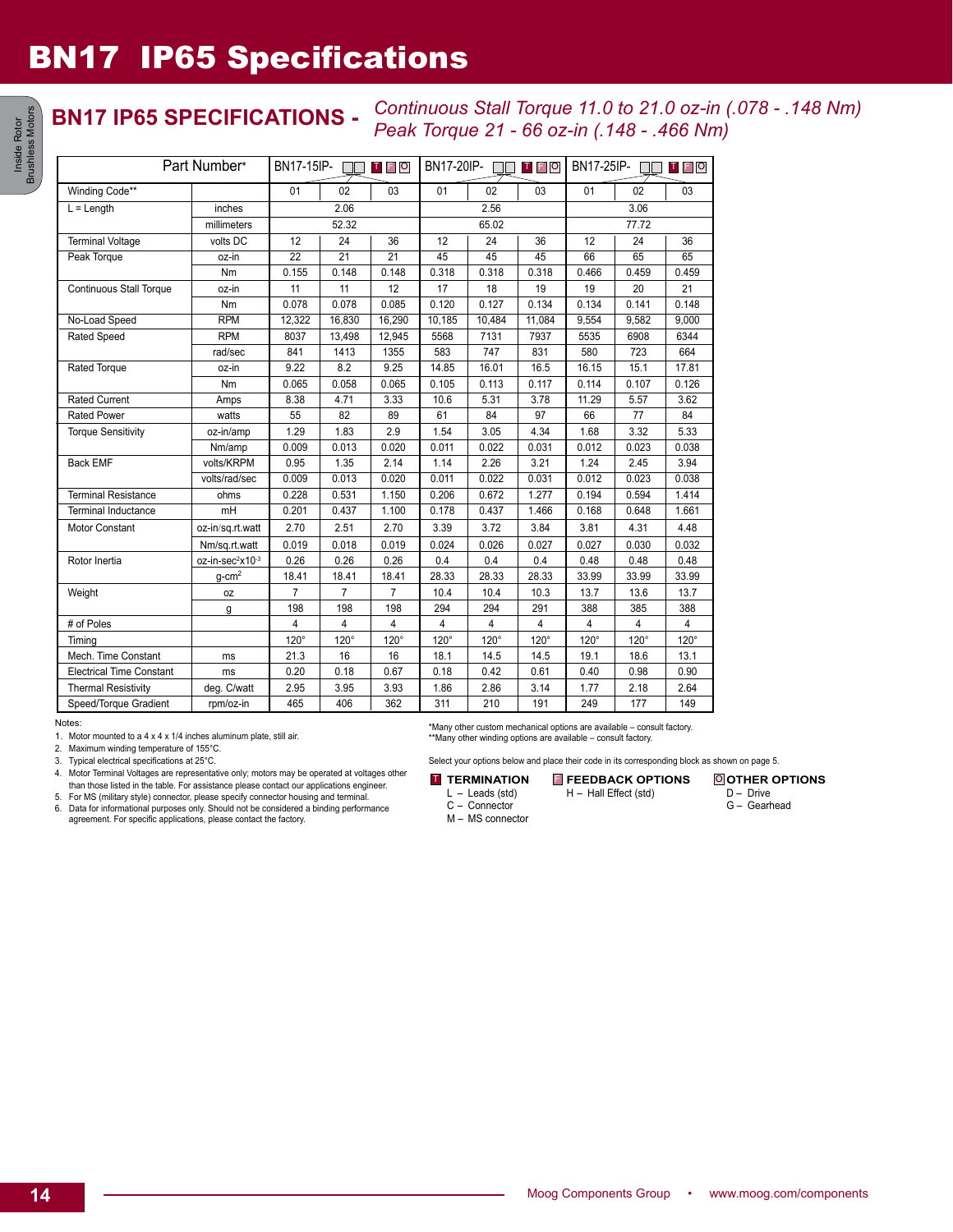# BN17 IP65 Housed / Frameless

#### *BN17 IP65 Typical Outline - Housed*



*BN17 IP65 Typical Outline - Frameless*



### *Termination Table*

| PIN COLOR     | <b>CONNECTION</b>  |
|---------------|--------------------|
| <b>YELLOW</b> | Vcc                |
| <b>GRAY</b>   | <b>GROUND</b>      |
| <b>BROWN</b>  | S1 OUT             |
| <b>BLUE</b>   | S <sub>2</sub> OUT |
| <b>ORANGE</b> | S <sub>3</sub> OUT |
| RED           | A COIL             |
| <b>BLACK</b>  | <b>B COIL</b>      |
| <b>GREEN</b>  | C COIL             |

| <b>PART NUMBER</b> | l 1   | $\overline{2}$ | 13    |
|--------------------|-------|----------------|-------|
| BN17-15ZA-XXLH     | 0.500 | 0.780          | 0.800 |
| BN17-20ZA-XXLH     | 1.000 | 1.280          | 1.300 |
| BN17-25ZA-XXLH     | 1.500 | 1.780          | 1.800 |

**Note:** For electrical performance see page 14.